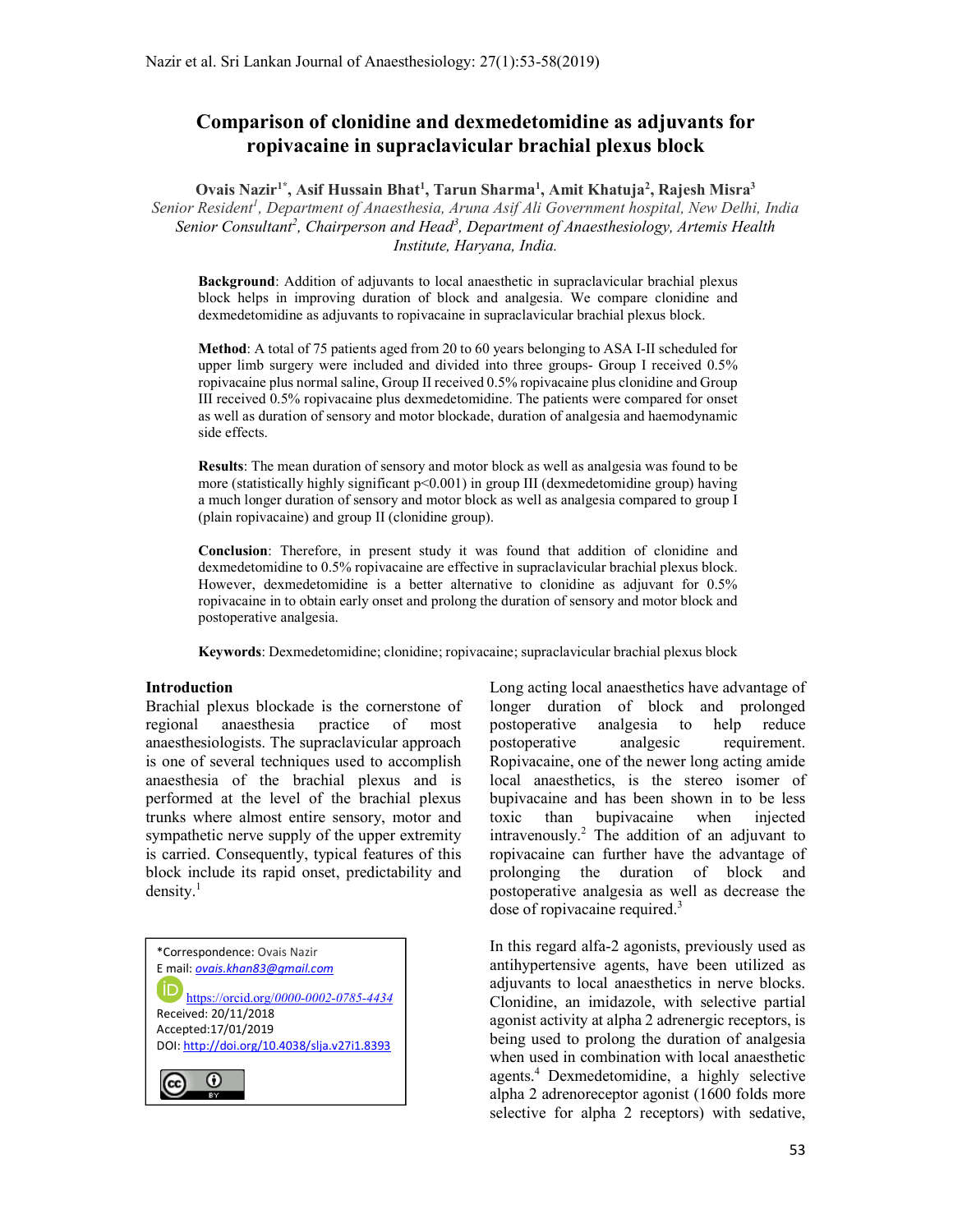sympatholytic and analgesic properties<sup>5</sup> have been found to be safe and effective in various neuraxial blocks and regional anaesthesia and has been shown to improve the quality of anaesthesia and reduce postoperative analgesia requirement.<sup>5,6</sup>

The present study was undertaken to compare the efficacy and safety of clonidine and dexmedetomidine as adjuvants for ropivacaine in supraclavicular brachial plexus block and to assess the sensory and motor blockade in terms of their onset and duration, duration of pain relief and side effects.

### Materials and methods

After approval by institutional ethical committee and obtaining written informed consent from patients, this prospective randomised study was done from April 2013 to March 2014. A total of 75 patients aged 20 to 65 years belonging to American Society of Anesthesiologists (ASA) physical status I-II, scheduled for upper limb surgeries were allocated into three groups randomly (randomization by computer generated random table method) with 25 patients in each group:

- Group I: Patients who received 29ml ropivacaine 0.5% plus 1ml saline.
- Group II: Patients who received 29ml ropivacaine 0.5% and 1ml clonidine (50mcg).
- Group III: Patients who received 29ml ropivacaine and 1ml dexmedetomidine (50 mcg).

Identical syringes were prepared by the anaesthesiologist not involved with the rest of the study. Patients with history of bleeding disorders and those receiving anticoagulants, pregnant females, ASA III or more were excluded from study.

On arrival at operating room monitors to record heart rate, blood pressure and oxygen saturation  $(S_PO_2)$  were established.

### Anaesthetic technique

The patients were made to lie supine on OT table, with head turned towards the opposite side.

The following landmarks were marked with the marker:

- 1. Clavicle from sternoclavicular joint to acromioclavicular joint.
- 2. Midpoint of clavicle.

3. One centimeter superior to the clavicular mid-point.

Neural localization was achieved using a nerve stimulator (Stimuplex, Braun, Germany) connected to a 22-gauge needle (Biometer, Melsungen, Germany). The position of the needle was judged adequate when an output current of 0.3 – 0.7mA elicited a distal motor response. After frequent negative aspirations, local anaesthesia solution (already prepared according to specific groups) was injected slowly into the brachial plexus sheath. All the patients were then assessed for onset of sensory and motor block and intraoperative haemodynamic variables.

Sensory block was assessed by pinprick method and compared with the same stimulation on contralateral arm.

- $\geq 0$ : Sharp pain
- $\geq$  1: Touch sensation only<br> $\geq$  2: Not even touch sensat
- 2: Not even touch sensation

 Sensory score of 2 will be taken as the time of onset of sensory block

 Motor block was assessed by Bromage scale on the three-point scale:

 $\geq$  0: Normal motor function with full flexion and extension of elbow, wrist and fingers.  $\geq$  1: Decreased motor strength with ability to move fingers only

 $\geq$  2: Complete motor block with inability to move fingers

 Motor score of 2 was taken as the onset time of complete motor block.

#### Data analysis

Statistical analysis was performed by the SPSS program for Windows, version 17.0. Continuous variables were presented as mean  $\pm$  SD, and categorical variables as absolute numbers and percentages. Data was checked for normality before statistical analysis using Shaipro Wilk test. Normally distributed continuous variables were compared using ANOVA. If the F value was significant Bonferroni or Tamhanne multiple comparison test was used to assess the differences between the individual groups. Categorical variables were analyzed using the chi-square test. For all statistical tests, a p-value less than 0.05 were taken to indicate a statistically significant difference.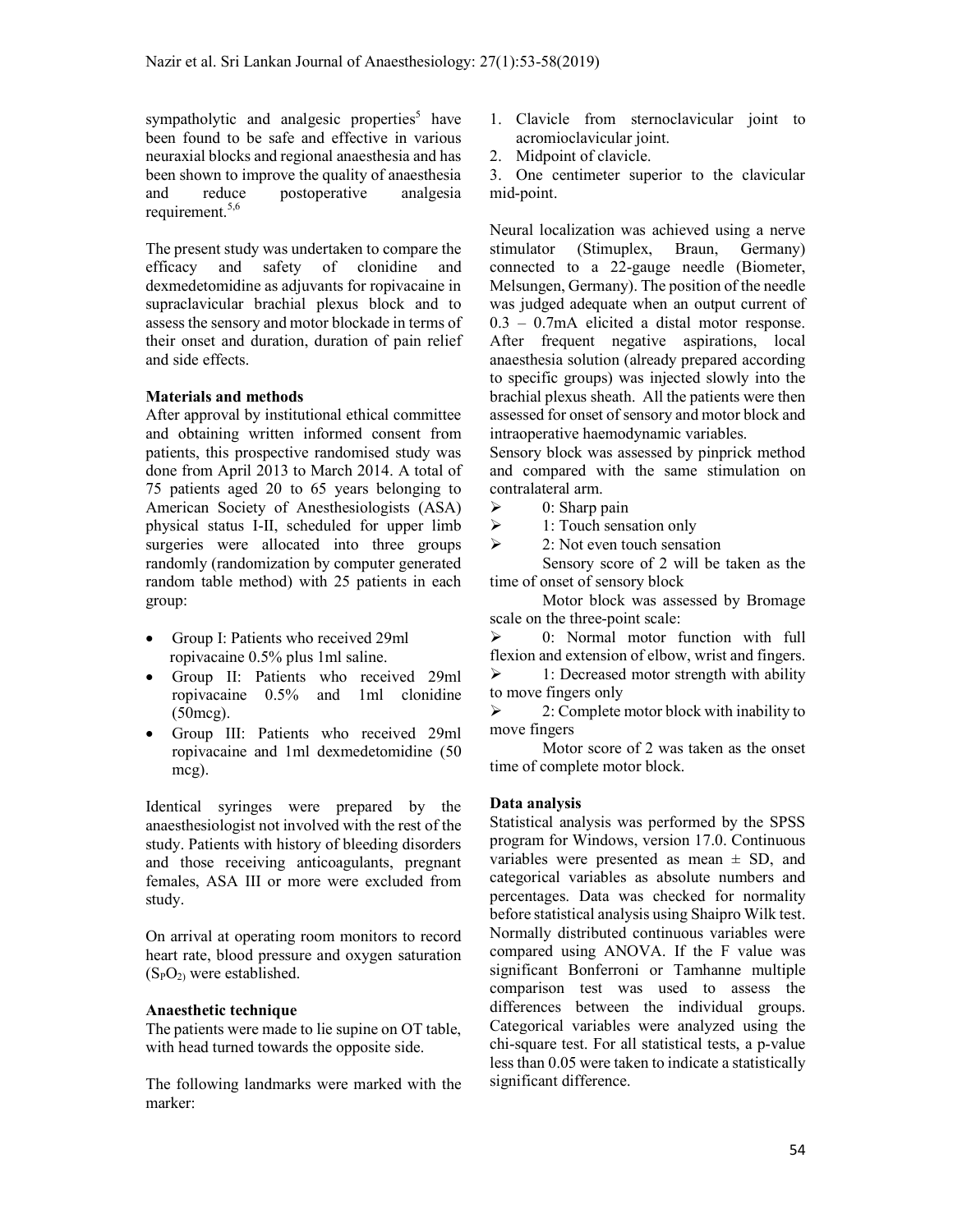### Results

Patient characteristics in preoperative period are given in the Table 1. The three groups did not differ preoperatively with respect to mean age (Group I 44.72  $\pm$  9.19 years, Group II 45.64  $\pm$ 8.91 years, Group III  $46.44 \pm 9.29$  years), weight (Group I  $65.96 \pm 6.83$ Kg, Group II  $64.76 \pm 6.17$ Kg, Group III 64.88  $\pm$  6.70 Kg), systolic blood pressure (Group I 120.84  $\pm$  10.85 mmHg, Group II 119.88  $\pm$  9.88 mmHg, Group III 126.44  $\pm$  10.50 mmHg), diastolic blood pressure (Group I 69.76  $\pm$  6.63mmHg, Group II 69.00  $\pm$  6.60 mmHg, Group III  $71.08 \pm 6.89$  mmHg) with P value >0.05.

Table 1: Demographic data and preoperative parameters as mean±SD

| Demographic<br>data and<br>baseline<br>operative<br>parameters                                     | Group I     | Group<br>П           | Group III                  | P<br>val<br>ue |  |  |
|----------------------------------------------------------------------------------------------------|-------------|----------------------|----------------------------|----------------|--|--|
|                                                                                                    | Control     | <b>Clonidin</b><br>e | <b>Dexmedet</b><br>omidine |                |  |  |
| Age (years)                                                                                        | $44.72 +$   | $45.64 \pm$          | $46.44 \pm$                | 0.8            |  |  |
|                                                                                                    | 9.19        | 8.91                 | 9.29                       | 01             |  |  |
| Weight (kg)                                                                                        | $65.96 \pm$ | $64.76 \pm$          | $64.88 \pm$                | 0.7            |  |  |
|                                                                                                    | 6.83        | 6.17                 | 6.70                       | 77             |  |  |
| Male: Female<br>percentage                                                                         | 76%         | 72%                  | 72%                        | 0.9<br>34      |  |  |
| $SBP$ (mmHg)                                                                                       | $120.84\pm$ | $119.88 \pm$         | $126.44 \pm$               | 0.0            |  |  |
|                                                                                                    | 10.85       | 9.88                 | 10.50                      | 62             |  |  |
| $DBP$ (mmHg)                                                                                       | $69.76 \pm$ | $69.00 \pm$          | $71.08 \pm$                | 0.5            |  |  |
|                                                                                                    | 6.63        | 6.60                 | 6.89                       | 43             |  |  |
| PR/min                                                                                             | $71.76 \pm$ | $72.52 \pm$          | $72.32 \pm$                | 0.9            |  |  |
|                                                                                                    | 6.98        | 6.75                 | 6.67                       | 2              |  |  |
| SBP=Systolic blood pressure, DBP=Diastolic blood pressure,<br>PR=Pulse rate, SD=Standard deviation |             |                      |                            |                |  |  |

As shown in Table 2, it was observed that in group III there was faster onset of sensory and motor block compared to group II and group I (sensory block in Group I  $13.04 \pm 1.27$ min, Group II  $13.72 \pm 1.24$  min, Group III  $11.60 \pm 1.08$ min, motor block in Group I  $16.92 \pm 1.04$ min, Group II  $17.16 \pm 1.03$  min, Group III  $15.52 \pm 1.03$ 1.05 min) with P value  $\leq 0.05$ .

Table 2: Onset of sensory and motor blockade

|                                                     | Group I             | Group II            | Group III        |         |
|-----------------------------------------------------|---------------------|---------------------|------------------|---------|
|                                                     | Mean $\pm$<br>Sd    | Mean $\pm$<br>Sd    | Mean $\pm$ Sd    | P Value |
| <b>Onset of</b><br>sensory<br><b>block</b><br>(min) | $13.04 \pm$<br>1.27 | $13.72 \pm$<br>1.24 | $11.60 \pm 1.08$ | 0.006   |
| <b>Onset of</b><br>motor<br>block<br>(min)          | $16.92 \pm$<br>1.04 | $17.16 \pm$<br>1.03 | $15.52 \pm 1.05$ | < 0.001 |

As shown in Table 3 the difference in three groups with respect to duration of sensory and motor block as well as duration of analgesia (measured till a visual analogue score of >3 was noted) was found to be statistically highly significant ( $p<0.001$ ) with group II having a much longer duration of motor block compared to group I and group III having longest duration.

Table 3: Duration of sensory and motor blockade and duration of post-operative analgesia

|                                                 | Group I               | Group II              | Group III             | P<br>Valu<br>e |
|-------------------------------------------------|-----------------------|-----------------------|-----------------------|----------------|
|                                                 | Mean $\pm$<br>Sd      | Mean $\pm$ Sd         | Mean $\pm$ Sd         |                |
| <b>Duration</b><br>of sensory<br>block<br>(min) | $359.20 \pm$<br>2.97  | $561.60 \pm$<br>33.13 | $728.40 \pm$<br>34.12 | < 0.0<br>01    |
| <b>Duration</b><br>of motor<br>block<br>(min)   | $292.80 \pm$<br>18.38 | $488.80 \pm$<br>29.20 | $706.00 \pm$<br>25.50 | < 0.0<br>01    |
| <b>Duration</b><br>оf<br>analgesia<br>(min)     | $436.00 \pm$<br>19.79 | $623.20 \pm$<br>31.85 | $803.20 \pm$<br>42.00 | < 0.0<br>01    |

As shown in Figure 1, the rescue analgesia (used being injection diclofenac sodium 75mg intravenous in 100ml normal saline) used in group III was least as was significant decrease in 24-hour analgesic consumption in group III and group II compared to group I (statistically significant p value  $< 0.001$ ).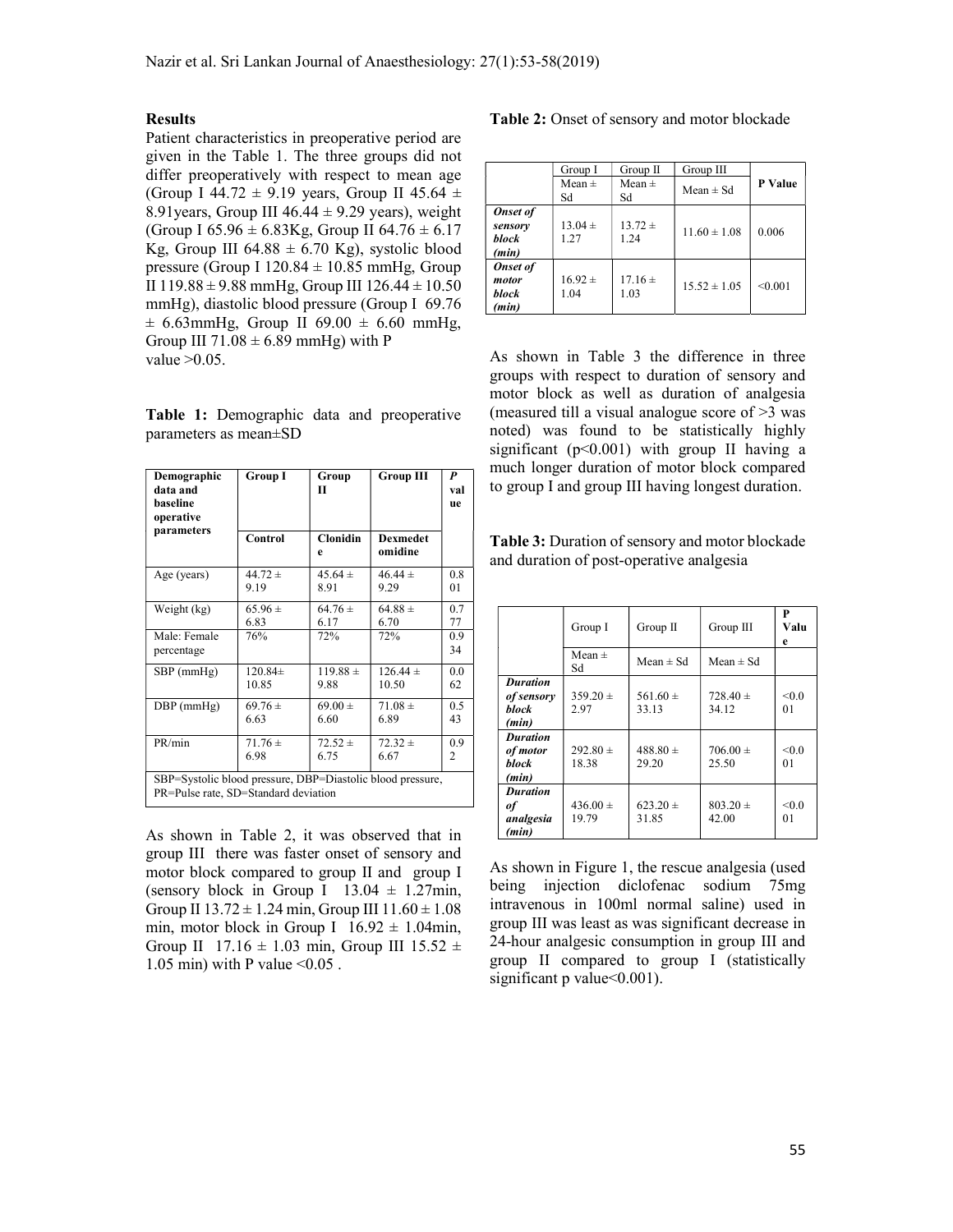Figure 1: Number of doses of analgesics (diclofenac 75mg i.v.) in 24 hours



### **Discussion**

Brachial plexus blockade is the cornerstone of regional anaesthesia practice of most anaesthesiologists. Brachial plexus block results in anaesthesia that is limited to a restricted portion of body, not disturbing the metabolism of rest of the body, early ambulation and early discharge of the patient. The usual indications for supraclavicular brachial plexus block are surgeries of hand and arm.

Nerve blocks with long acting local anaesthetics such as ropivacaine or bupivacaine are beneficial for improved postoperative pain therapy, but the duration of block is still not sufficient to avoid the postoperative use of opioids. Alternatively, perineural catheters can be used to prolong the duration of analgesia, however, in comparison with single-shot blocks, the insertion of peripheral nerve catheters is more timeconsuming, costly, possibly more painful for the patient, has possible higher complication rates (e.g. infection, dislodgment), and needs more postoperative care. To improve the quality of block and prolong the duration of postoperative analgesia various adjuvants like epinephrine, clonidine, opioids, bicarbonate, neostigmine, verapamil, butorphenol have been added to local anaesthetics when used in brachial plexus block.<sup>7</sup> Adjuvants not only improve the quality of block but also improve the duration of analgesia which decreases the need for post-operative analgesics and continuous perineural catheters.

In this study it was observed that there was significant increase in mean duration of sensory and motor block in both group II and group III. This increase in duration was found to be statistically highly significant with the addition of dexmedetomidine in comparison to clonidine and control group. This prolonged duration of sensory and motor blockade following the addition of clonidine and dexmedetomidine to local anaesthetics in peripheral nerve blocks has also been reported in earlier studies by Kenan Kaygusuz MD et al and Singelyn FJ et al. $6,8$ Although in some studies addition of clonidine to local anaesthetics did not show any advantage of increasing duration of block as Erlacher W et al found that the addition of clonidine to ropivacaine 0.75% did not lead to any advantage of block of the brachial plexus when compared with pure ropivacaine  $0.75\%$ .<sup>9</sup> However, most of the studies report the advantages both in terms of quality and duration of block. Chakraborty S et al found that the addition of a small dose (30mcg) of clonidine to 0.5% bupivacaine significantly prolonged the duration of analgesia without producing any clinically important adverse reactions other than sedation.<sup>10</sup> The use of dexmedetomidine in group III resulted in faster onset of sensory and motor block. The mechanism of faster onset of block is mediated through blockade of the hyperpolarizationactivated cation current (Ih current), which is important to bring a peripheral nerve back to the resting potential.<sup>11</sup> The role of clonidine as adjuvant to ropivacaine in faster onset of sensory and motor block is controversial, with most of previous studies showing no effect on onset of block but use of dexmedetomidine with local anaesthetics have shortened the onset time of sensory and motor block.<sup>12,,13</sup>

There was significant decrease in analgesic consumption in the postoperative period with the use of adjuvants dexmedetomidine and clonidine. There have been four proposed mechanisms for the this:- centrally mediated analgesia,  $\alpha_2 \beta$ adrenoceptor-mediated vasoconstrictive effects, attenuation of inflammatory response and direct  $\alpha$ ction on peripheral nerve.<sup>14,15</sup> The prolongation of analgesia after neural blockade with use of alfa agonists resulted from increase in potassium conductance and blocking the conduction of C and A fibers.<sup>16</sup> Besides, clonidine also enhances lignocaine-induced inhibition of C-fiber compound action potential. Lipophilic nature of clonidine allows rapid absorption into cerebrospinal fluid and binding to adrenoceptor of spinal cord causing blockade at primary afferent terminals (both spinal as well as peripheral nerve endings).<sup>17</sup> Centrally alfa-2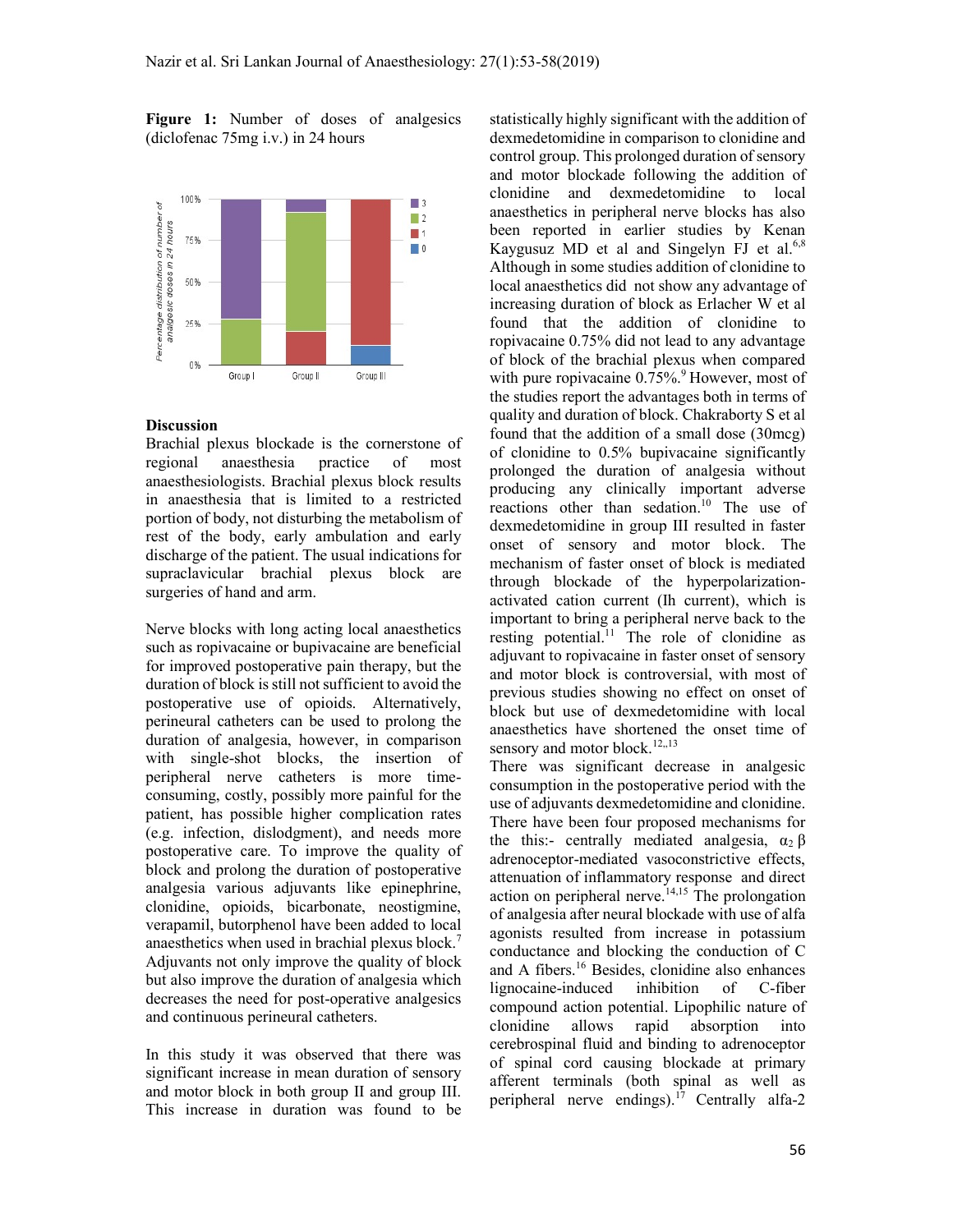agonists produce analgesia and sedation by inhibition of substance P release in the nociceptive pathway at the level of dorsal root<br>neuron and by activation of alfa-2 neuron and by activation of alfa-2 adrenoreceptors in locus coeruleus.<sup>18</sup>

There was no clinical or statistical change in respiratory rate or arterial saturation  $(S_PO_2)$  at all measured intervals in any of the three groups. Singh S et al and Kenan Kaygusuz MD et al also used on clonidine and dexmedetomidine as adjuvants to local anaesthetics in dose of 1mcg/kg body weight in which there was no significant difference in the ventilatory frequency or oxygen saturation.<sup>6,19</sup> Also the haemodynamic parameters (heart rate, mean blood pressure) recorded did show statistically insignificant difference in the three groups with clonidine and dexmedetomidine resulting lower hear rate and blood pressure however there was no need for pharmacological intervention. However, our haemodynamic data do not allow a conclusion regarding the safety in cardiovascular compromised patients. This was in accordance with the studies done by adding clonidine and dexmedetomidine added to bupivacaine, or levobupivacaine.<sup>20</sup>

Therefore, in our present study, we have found that addition of 50microgram dexmedetomidine to 0.5% ropivacaine in supraclavicular brachial plexus block decreased onset time of sensory and motor block and prolonged duration of postoperative analgesia and effect was significantly more than clonidine and control group.

# Conclusion

Therefore, in present study it was found that addition of clonidine and dexmedetomidine to 0.5% ropivacaine are effective in supraclavicular brachial plexus block. However, dexmedetomidine is a better alternative to clonidine to obtain early onset and prolonged duration of sensory and motor block and postoperative analgesia.

# References

- 1. Bonica JJ, Moore DC, Orlov M. Brachial plexus block. Am J Surg 1949; 78: 65-79. https://doi.org/10.1016/0002-9610(49)90186-5
- 2. D. Bruce Scott, Alistair Lee, Denise Fagan, Geoffrey M. R. Bowler, Peter Bloomfield, Rolf Lundh. Acute toxicity of ropivacaine compared

with that of bupivacaine. AnesthAnalg 1989; 69(5): 563-69. PMid: 2679230

- 3. Landau R, Schiffer E, Morales M, Savoldelli G, Kern C. The dose-sparing effect of clonidine added to ropivacaine for labor epidural analgesia. AnesthAnalg. 2002; 95(3): 728-34. PMid:12198061
- 4. El Saied AH, Steyn MP, Ansermino JM. Clonidine prolongs the effect of ropivacaine for axillary brachial plexus blockade. Can J Anesth 2000; 47(10): 962-67. https://doi.org/10.1007/BF03024866 PMid:11032270
- 5. Virtanen R, Savola JM, Saano V, Nyman L. Characterization of the selectivity, specificity and potency of medetomidine as an alpha 2 adrenoceptor agonist. Eur J Pharmacol. 1988;150:9–14

https://doi.org/10.1016/0014-2999(88)90744-3

- 6. Kenan Kaygusuz MD et al. Effects of Adding Dexmedetomidine to Levobupivacaine in Axillary Brachial Plexus Block Current Therapeutic Research 2012; 73(3): 103-111. PMid:24648597
- 7. Murphy DB, Mccartney CJ, Chan. Novel analgesic adjuncts for brachial plexus block: a systemic review. AnesthAnalg 2000; 90: 1122- 28

https://doi.org/10.1097/00000539-200005000- 00023

- 8. Singelyn FJ, Dangoisse M, Bartholomee S, Gouverneur JM. Adding clonidine to mepivacaine prolongs the duration of anaesthesia and analgesia after brachial plexus block. RegAnesth 1992; 17: 148-50. PMid:1606097
- 9. Erlacher W, Schuschnig C, Orlicek F, Marhofer P, Koinig H, Kapral S. The effects of clonidine on ropivacaine 0.75% in axillary perivascular brachial plexus block. ActaAnaesthesiol Scand. 2000;  $\overline{44(1)}$ : 53-57. https://doi.org/10.1034/j.1399- 6576.2000.440110.x
- 10. Chakraborty S, Chakrabarti J, Mandal MC etal.Effect of clonidine as adjuvant in bupivacaine induced supraclavicular brachial plexus block: A randomized controlled trial. Indian J Pharmacol 2010;42(2):74-7. https://doi.org/10.4103/0253-7613.64498 PMid:20711369 PMCid:PMC2907018
- 11. Lönnqvist PA. Alpha-2 adrenoreceptor agonists as adjuvants to peripheral nerve blocks in children-is there a mechanism of action and should we use them? PaediatrAnaesth. 2012;22(5):421–424. PMid: 22486904
- 12. D. Marhofer, S. C. Kettner, P. Marhofer, S. Pils, M. Weber, M. Zeitlinger. Dexmedetomidine as an adjuvant to ropivacaine prolongs peripheral nerve